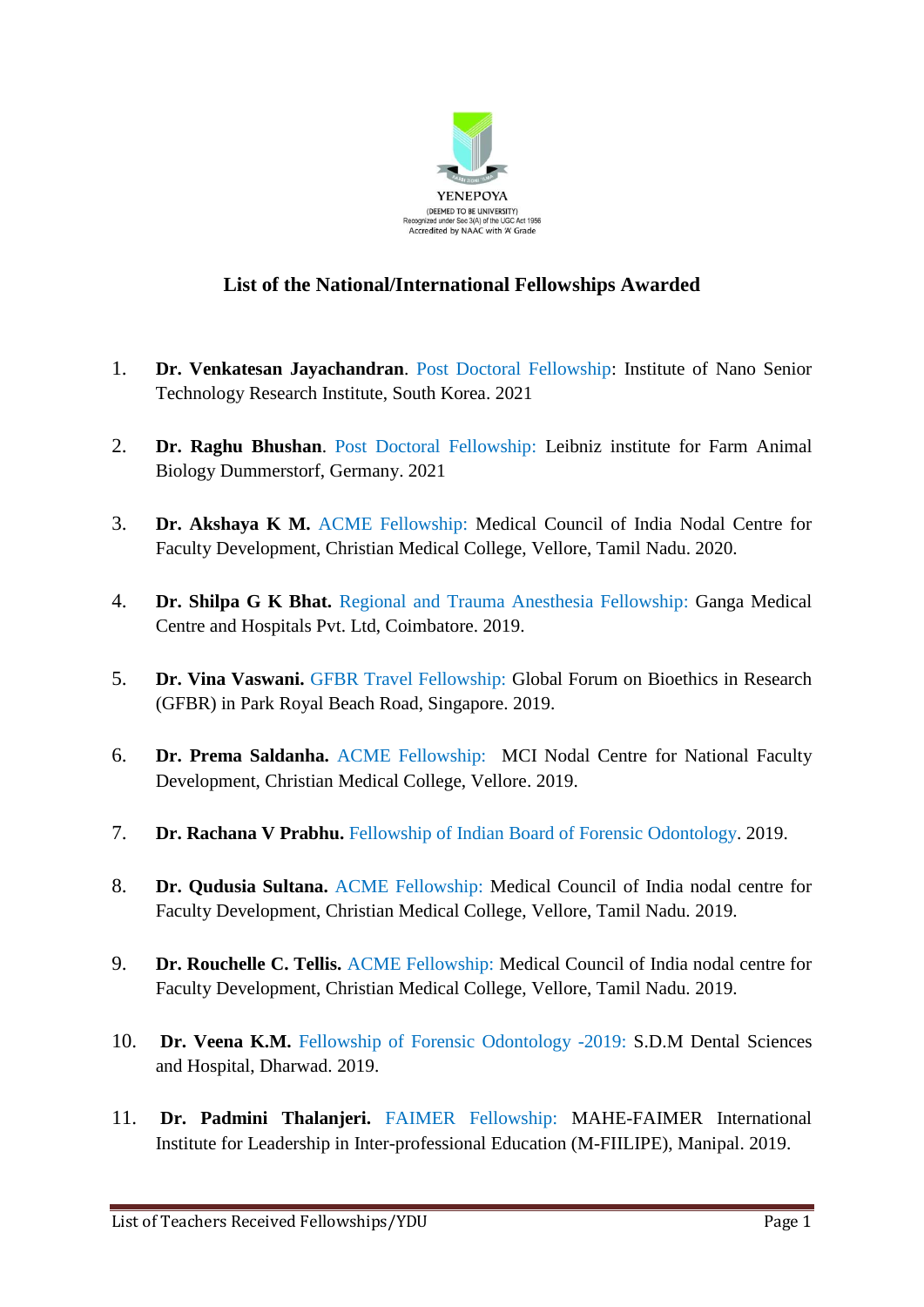- 12. **Dr. Jayachandran Venkateshan**. TARE Fellowship Award: Science and Engineering Research Board (SERB), New Delhi. 2019.
- 13. **Dr. Sahana K S.** Shalin Rakesh Fellowship: Indian Society Pediatric Nephrology, St. Johns Medical College, Bangalore. 2019.
- 14. **Dr. Sharath Balemane.** Medical Scientist Visiting Fellowship for Medical Scientist Training Program: Samsung Medical Center, Sungkyunkwan University, Seoul, Korea. 2019.
- 15. **Dr. Prathigya Subba.** Post Doctoral Fellowship: Institute of plant and Microbial Biology, Academia Silica. 2019.
- 16. **Dr. B. H. Sripathi Rao.** Dental Fellow of the Royal College of Physicians and Surgeons of Glasgow. 2019.
- 17. **Dr. Soujanya Kaup.** INDIA Alliance Early Career Fellowship Award (Clinical and Public Health): The Wellcome Trust/DBT India Alliance ("India Alliance") Co-funded by the Wellcome Trust, UK and the Department of Biotechnology, Government of India. 2018.
- 18. **Dr. Bipasha Bose.** Travel Fellowship to attend EMBO workshop 2018 held at Stem Cell Society, A\*Star, Singapore by European Molecular Biology Organization (EMBO). 2018.
- 19. **Dr. K Sudhakara Prasad.** JNCASR-Visiting Fellowship: Jawaharlal Nehru Centre for Advanced Scientific Research, Jakkur Bangalore. 2018.
- 20. **Dr. Kishor Kumar Keekan.** Marie Sklodowska-Cuie Fellowship Award, UK. 2018.
- 21. **Dr. Mohammed Zahid.** Fellowship in Aesthetic Dentistry (FAD) Award: Institute of Laser & Aesthetic Medicine (ILAMED), University of Griefswald, Germany. 2018.
- 22. **Dr. Rajesh P Shastry.** Cambridge-Hameid Fellowship from University of Cambridge, UK. 2018.
- 23. **Dr. Sudheendra Prabhu.** Fellowship in Forensic Odontology: SDM College of Dental Sciences & Hospital, Dharwad, Karnataka. 2018.
- 24. **Dr. Mohamed Afjal.** Gyan Burman Hepatobiliary Surgery Fellowship: Dept of Surgical Gastroenterology & Liver Transplantation, Gangaram Hospital, New Delhi. 2018.